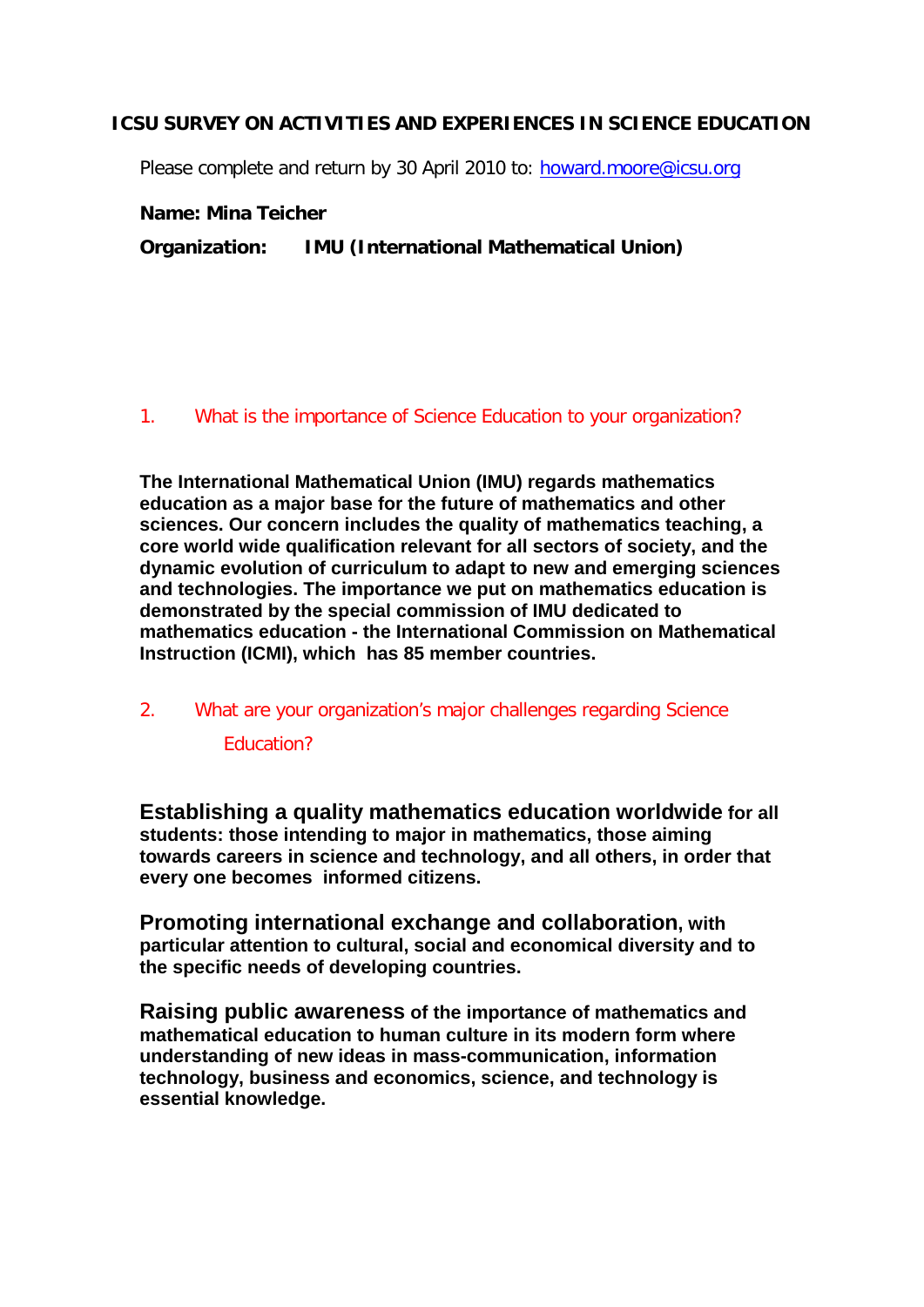## 3. What has your organization done in Science Education that has been particularly effective,?

**IMU activities and involvement in education is functioning mainly via The International Commission on Mathematical Instruction (ICMI). ICMI main activities are as follows.**

**The ICME Congresses, organized every four years (the eleventh one took place for in Monterrey, in July 2008, and the next one will be held in Seoul in July 2012). These are the major international congresses of mathematics education attracting 3,000 to 5,000 participants.**

**The ICMI Studies, whose aim is to provide a synthesis of the state of the art with respect to both educational research and innovative practice about a particular issue in mathematics education. ICMI Studies are piloted by an international program committee nominated by the ICMI Executive Committee. The Study leads to a volume published by Springer in the NISS Series. 17 Studies have been completed and 4 are on-going: ICMI Study 18 on statistics education (joint study with IASE, the International Association for Statistics Education), ICMI Study 19 on reasoning and proof in mathematics education, ICMI Study 20 on educational interfaces between mathematics and industry (joint study with ICIAM, the International Council for Industrial and Applied Mathematics), and ICMI Study 21 on the teaching and learning of mathematics in multilingual environments.**

**The on-going Affiliated Study Groups, each devoted to a specific topic: PME (research in math education), HPM (links between history and pedagogy of mathematics), IOWME (gender issues in mathematics education), WNFMC (mathematics competition and popularization), ICTMA (applications and modelling).**

**The regional networks and their associated regional conferences, which especially target regional dilemmas and collaboration: IACME in Latin-America, EARCOME in East Asia, AFRICME in Anglophone Africa, and EMF, the Francophone space for mathematics education.**

**Activities in Developing Countries operates in collaboration with another IMU body, The Commission for Developing Countries (CDC). The Solidarity Fund of ICMI emphasises the participation of mathematics educators and teachers from developing countries in ICMI activities, as well as the development of local or regional projects.**

……………..and why do you think it has been so effective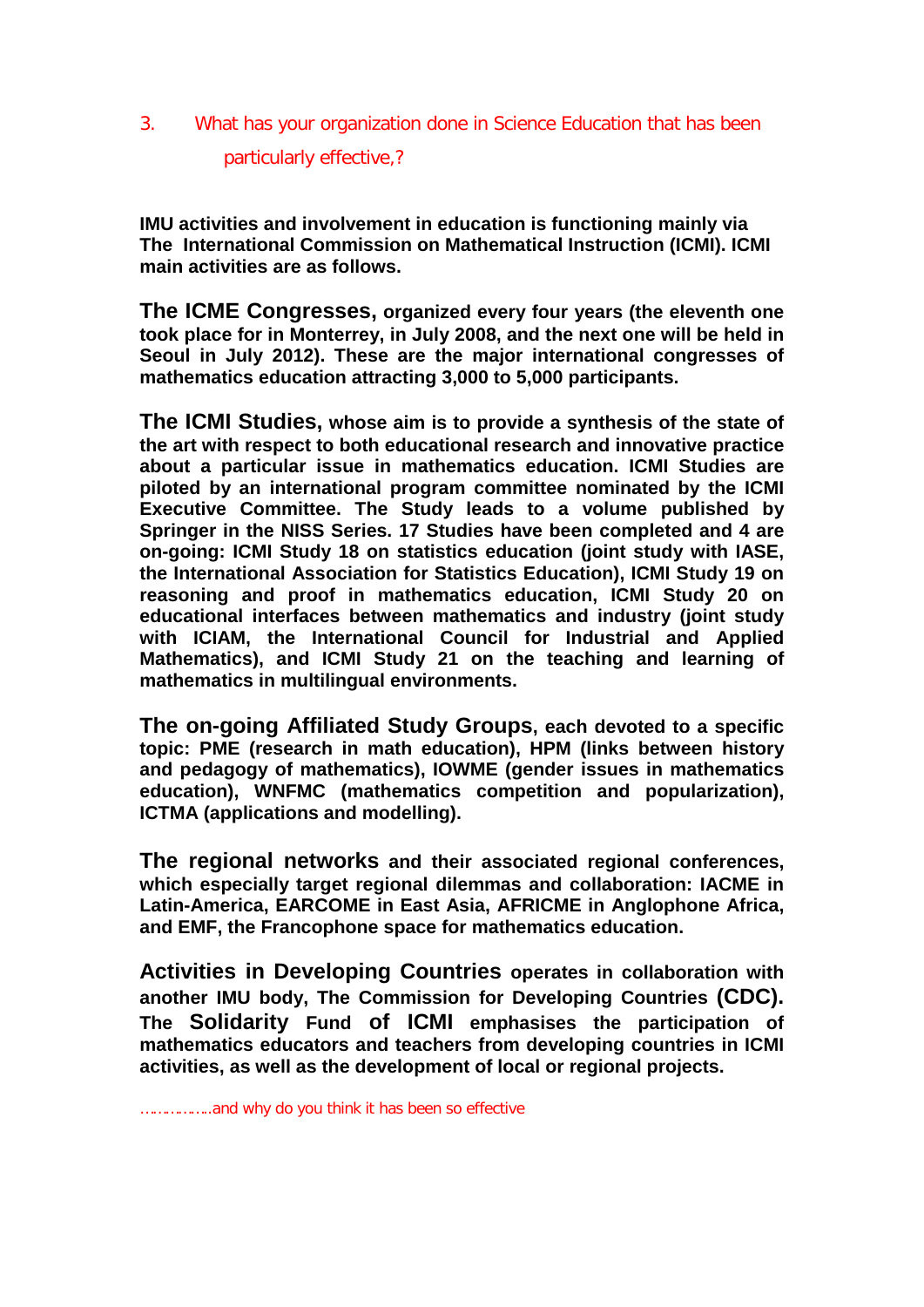**Effectiveness of ICMI activities is deduced from the emphasis put on globalization, cooperation, networking, interdisciplinarity and translationality. In particular we note the following.**

**Internal cooperation between the different communities with interest in mathematics education: mathematicians, mathematics educators, teacher educators and teachers (from different generations).**

**Trans-continental collaboration fostering better North-South and South-South outreach.**

**Attention to cultural diversity, which is essential for sustainable improvement in mathematics education.**

**Linking research and practice, so that both may improve through the experiences of the other despite institutional separation.**

**Joint activities with other international bodies such as UNESCO, ICTP, CIMPA, IASE, ICIAM. Our recent contacts with UNESCO have been promising, with ICMI writing the policy document, and on-going negotiations underway to develop joint programmes.**

4. What have you done in Science Education that has not been

particularly effective, and why do you think it was not successful?

**The ambition of ICMI in terms of outreach activities have been limited due to the following difficulties.**

**Financial barriers. Despite significant annual grants from IMU, the total amount available is insufficient to address needs worldwide, and especially in developing countries. A mathematical education of quality is a universal need, and starts from the early years of schooling. The required investment is not available from professional organisations such as IMU. Currently, ICMI is not structured to engage in development aid projects.**

**Language barriers. ICMI activities normally take place in English, which limits their international outreach, especially towards the teachers population. Translation and republication that might overcome this difficulty have not been as extensive as we wish, mainly because of funding issues, but also expertise and available time.**

**Membership barriers. Even though every country is concerned with mathematics education, only the countries where mathematics researchers, educators and teachers exist in organised institutions are able to join ICMI. Hence some countries, indeed some of those most desperate for support in the field, are not able to be reached. Contact**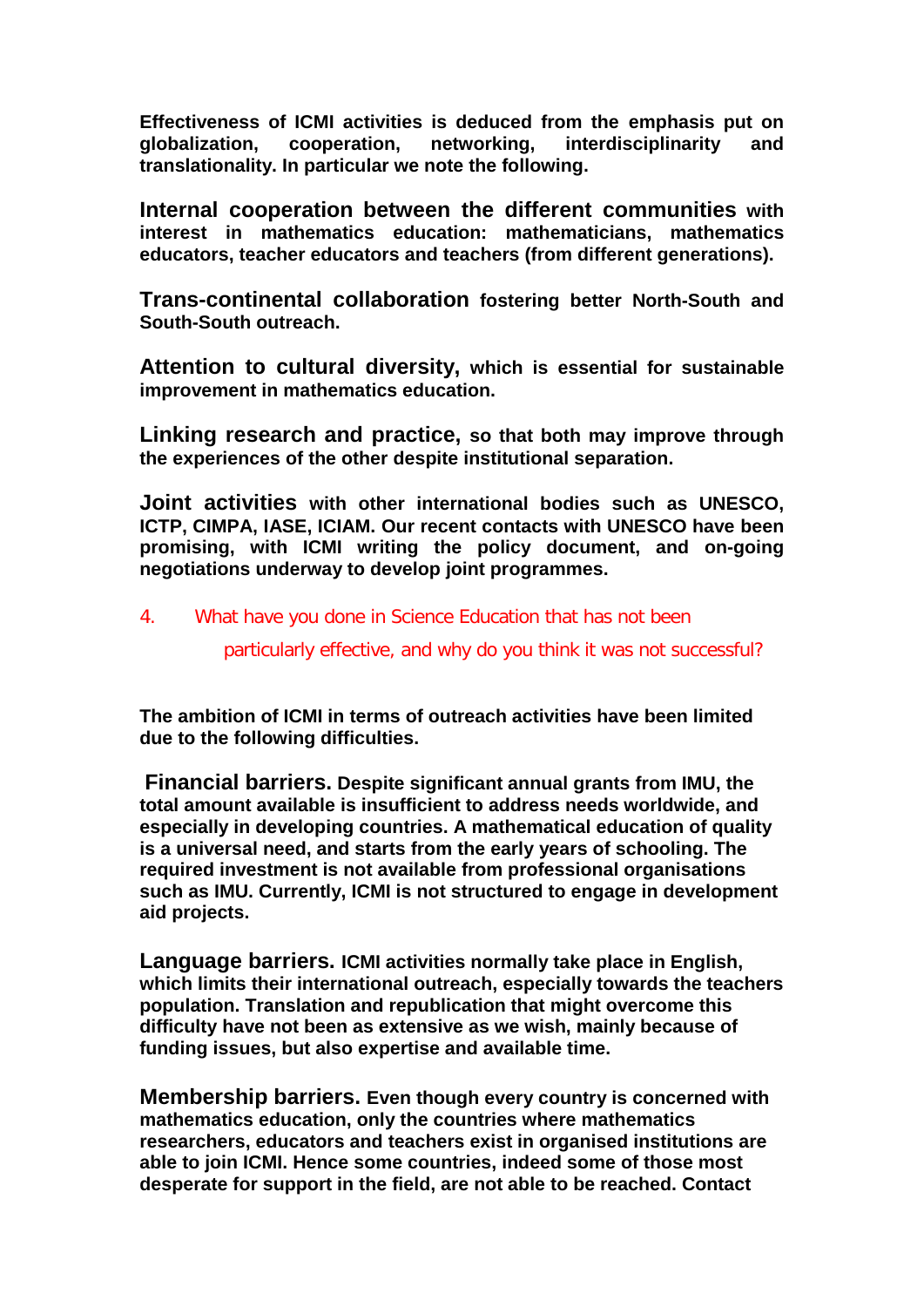**from a distance is not usually effective in such situations, but ICMI does not have the resources to conduct major on-the-ground initiatives to establish effective programmes.**

## 5. What are your major current activities in Science Education?

**The current activities are mainly the regular activities as detailed in response to question 4- (ICME Congresses, ICMI Studies, ICMI regional networks and conferences, Affiliated Study Groups, activities in developing countries,). In addition IMU/ICMI are undertaking three special projects, developed to face some major contemporary education-related challenges.**

**The Pipeline project, investigating the evolution of mathematical science student population from school to university and employment in different countries.**

**The Klein project, aiming at making accessible to senior high school teachers the evolution of mathematics in the twentieth century with specific focus on the increasing connections with other scientific fields and especially new emerging fields. The outcome of this project will be a book simultaneously published in ten different languages, and a Wikipedia website complementing the book with a diversity of educational resources.**

**The Travelling Exhibition "Experiencing Mathematics!" organized by UNESCO with the support of ICMI, is aiming at popularising mathematics, and its relationships with science, technology and society.**

## 6. What do you view ICSU's role in Science Education to be?

**From the point of view of IMU and ICSU, an important role for ICSU is to reinforce with us the vital importance of building capacity in mathematics through enhanced and universal mathematics education. A second role is for ICSU to work closely with IMU and ICMI to strengthen the relationships between modern science and modern mathematics. The "queen and servant" relationship of mathematics to science remains, but it has evolved in important ways that need to be highlighted and publicized. Mathematics, like other sciences, has diverged and grown at a tremendous rate. Only by working together can we ensure the mutual strength of all our fields.**

**Particular activities that we could envisage are as follows.**